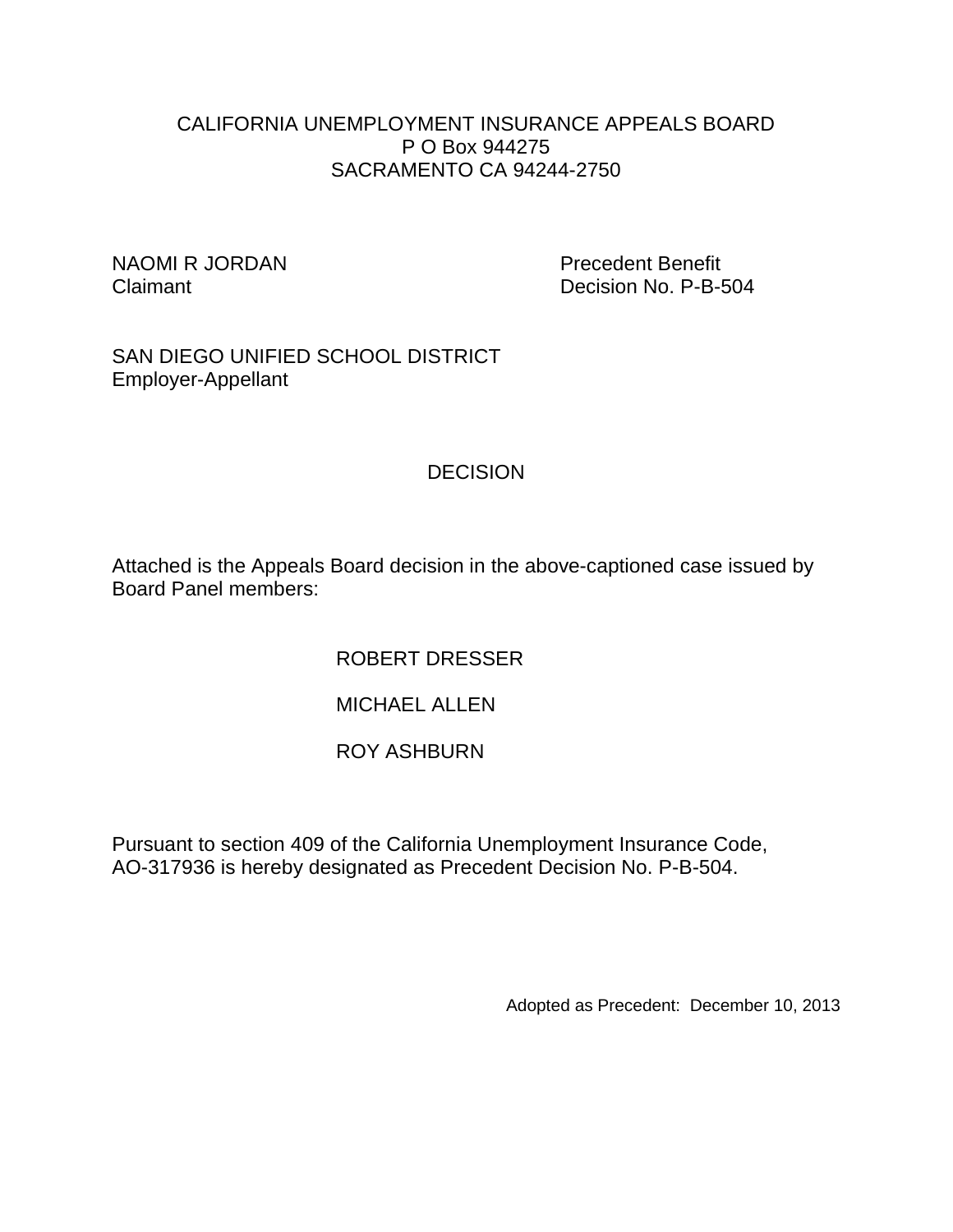#### **REM**

**\_\_\_\_\_\_\_\_\_\_\_\_\_\_\_\_\_\_\_\_\_\_\_\_\_\_\_\_\_\_\_\_\_\_\_\_\_\_\_\_\_\_\_\_\_\_\_\_\_\_\_\_\_\_\_\_\_\_\_\_\_\_\_\_**

The employer appealed from the decision of the administrative law judge that held the claimant not subject to the provisions of section 1253.3 of the Unemployment Insurance Code<sup>[1](#page-1-0)</sup> beginning June 17, 2012 through August 25, 2012.

#### ISSUE STATEMENT

The issue in this case is whether the claimant, a professional<sup>[2](#page-1-1)</sup> public school employee, is ineligible for benefits under section 1253.3 while the claimant is between successive academic terms, or on an established and customary vacation or recess period with reasonable assurance of performing such services in the second academic term or in the period immediately following the vacation or recess.

#### FINDINGS OF FACT

Since 2002, the claimant has worked for San Diego Unified School District (district), a public educational institution, as a certified teacher in a preschool. The claimant is a 10-month employee and worked at a preschool which had a traditional 10 month calendar and a summer break. The claimant, however, chose to stretch her 10 months of pay into 12 monthly paychecks. As a fulltime regular certified teacher, the claimant was working under a contract negotiated by the school employer and the claimant's union that ran from July 1, 2010 through June 30, 2013. In the summer of 2012, there were ongoing negotiations between the school district and the union concerning the contract.

<span id="page-1-0"></span> $\overline{\phantom{a}}$  $1$  Unless otherwise indicated, all code references are to California's Unemployment Insurance Code.

<span id="page-1-1"></span> $2$  For ease in reference, the school employees are referred to as "professional employees" or "nonprofessional employees," as they are in the Unemployment Insurance Program Letters (hereinafter referred to as UIPL) issued by the U.S. Department of Labor (DOL). "'Professional' is the name given to the services described in clause (i) of [26 U.S.C.] Section 3304(a)(6)(A) as services performed in an 'instructional, research, or principal capacity.' 'Nonprofessional' is the name given to the services described in clause (ii) as services performed in 'any other capacity.'" (U.S. Dept. of Labor, UIPL No. 15- 92 (Jan. 27, 1992), citing 26 U.S.C. Section 3304(a)(6)(A).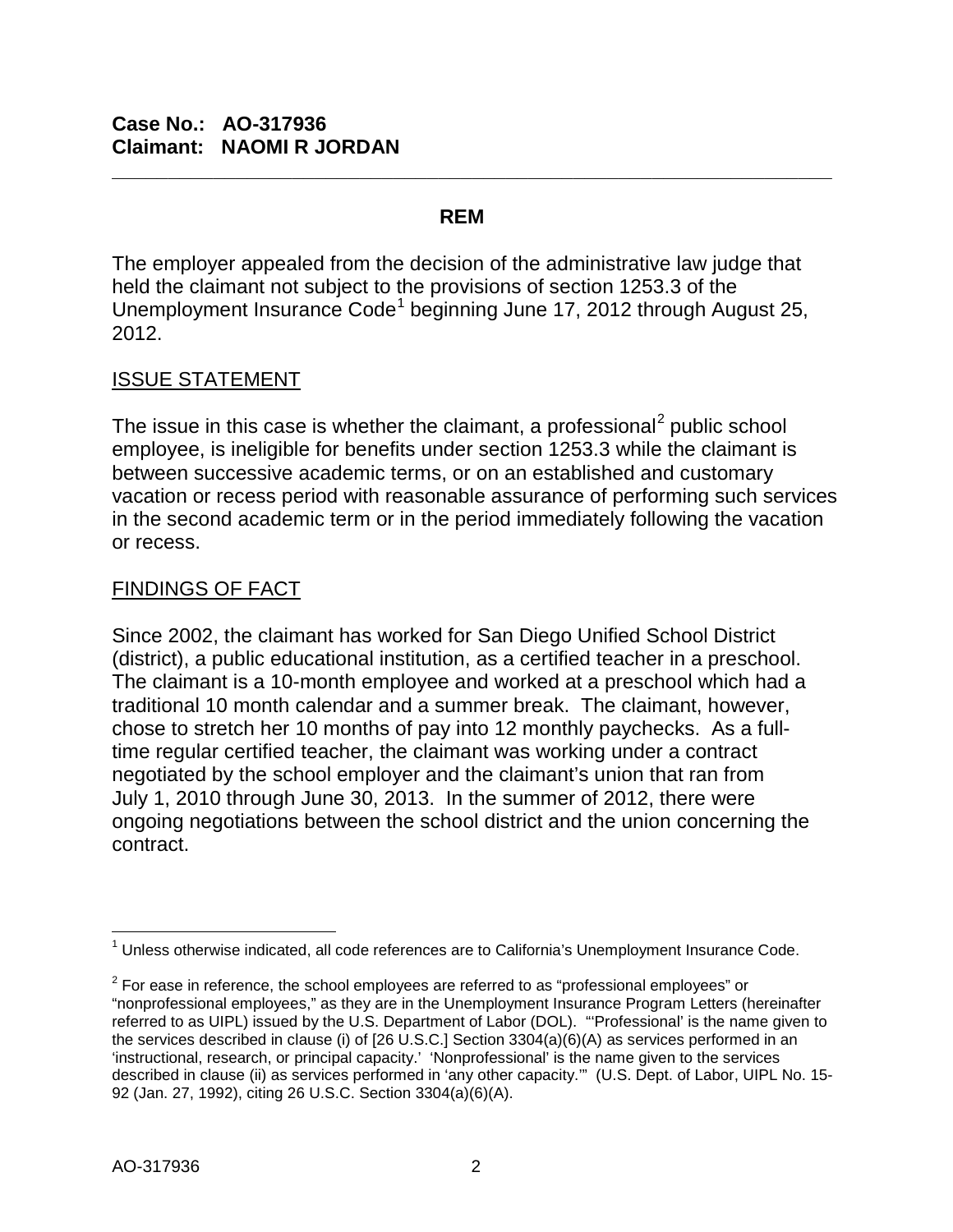For the preschool, the 2011-2012 school year ended on June 8, 2012. The last day the claimant performed services for the 2011-2012 school year was also on June 8, 2012. For other schools in the district on a traditional school schedule, the school year ended on June 12, 2012. The claimant's school was on summer recess until approximately September 4, 2012, but the claimant returned to work on August 29, 2012 for training.

In March of 2012, the district provided the claimant with written notice of a potential layoff. On approximately May 24, 2012, the district provided the claimant with written notice that she would be laid off, effective June 30, 2012. Nevertheless, as the claimant had not yet been laid off, she continued to work until the semester ended on June 8, 2012. During this time period and continuing through June 30, 2012, the effective date of the layoff, the claimant was eligible to receive her employee benefits and accrue service credits for purposes of her pension plan. On June 22, 2012, the claimant filed a claim for unemployment benefits, with an effective date of June 17, 2012.

On June 29, 2012, the district sent the claimant an email and a letter notifying her that the notice of layoff issued on May 24, 2012 was rescinded. The June 29 notice specifically stated that "your employment will continue for the 2012-2013 school year." According to the notice, the claimant would remain at the same preschool in the same position. Through this notice, the district assured the claimant that her employment activities would resume at the beginning of the 2012-2013 school year. The claimant returned to work in the week of August 26, 2012.

The claimant testified that, while she was on summer recess from her school, she was on a preschool substitute list for the year-round schools in the district, which were in session until approximately July 17, 2012. The claimant further testified that, during the summer of 2012, she was called to perform substitute work during one particular week, but was unable to take the offered position because her grandmother passed away. $3$  In addition, the claimant testified that she was also on a substitute list for the summer of 2011 and, through the substitute list, she did work during the summer of 2011. The employer's witness testified that his research regarding the claimant's work history did not indicate that the claimant was on a substitute list for the summer of 2012 or that she had worked on prior substitute assignments. The employer's witness further testified that the year round schools ended on July 21, 2012.

<span id="page-2-0"></span> $\overline{a}$  $3$  To the extent that the claimant's inability to accept this offer may raise an issue as to whether the claimant was able and available for work, under code section 1253, subdivision (c), this issue is not before us in this proceeding and our decision will not be addressing it.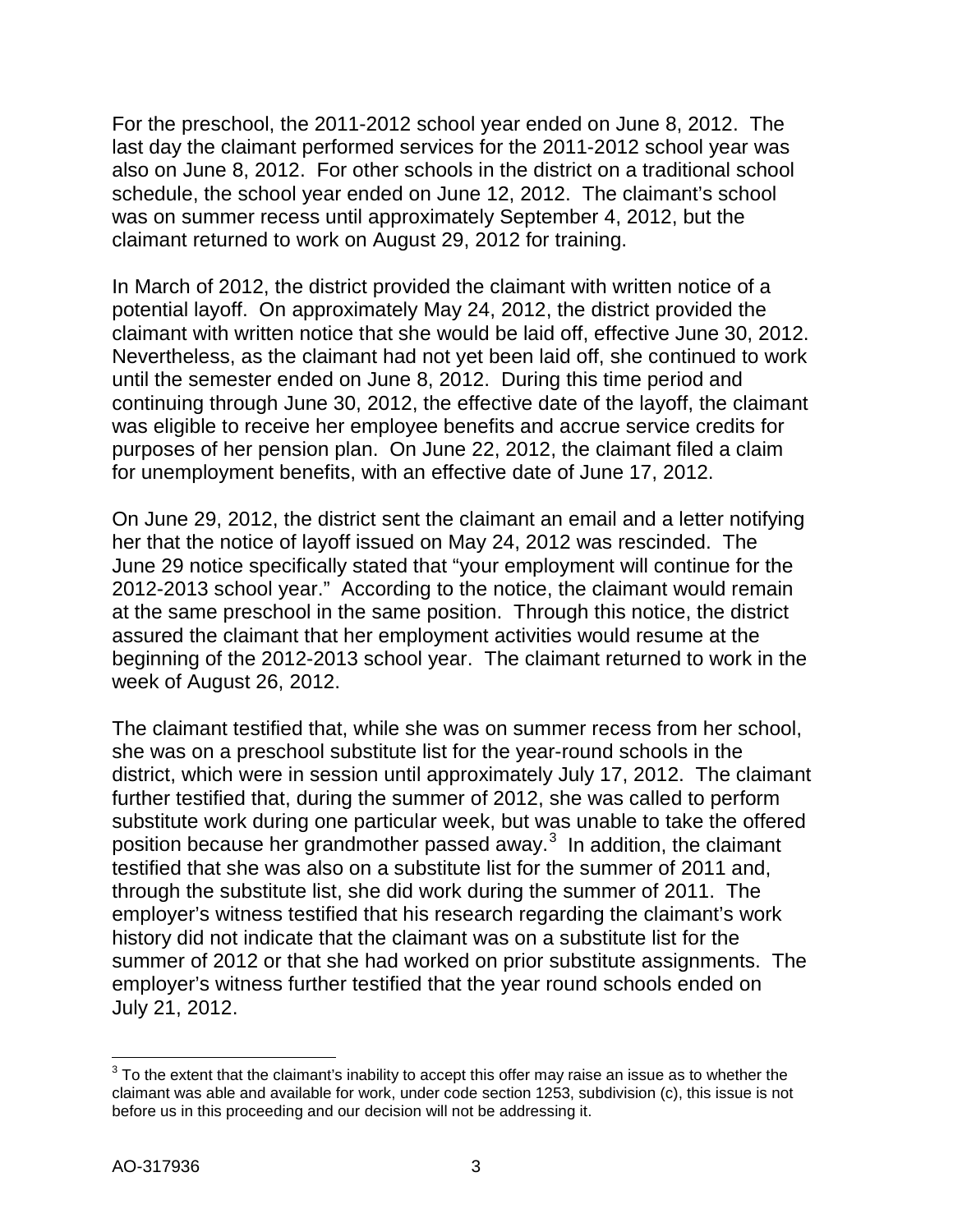After a hearing, an administrative law judge held that the claimant did not have reasonable assurance at the start of her summer recess and the claimant was not ineligible for benefits for the entire summer recess period under code section 1253.3. The employer has appealed.

### REASONS FOR DECISION

Unemployment insurance benefits based on service performed in the employ of a non-profit or public educational institution in an instructional, research or principal administrative capacity are not payable "to any individual with respect to *any week* which begins during the period between two successive academic years or terms . . . if the individual performs services in the first of the academic years or terms and if there is a contract or reasonable assurance that the individual will perform services for any educational institution in the second of the academic years or terms." (Unemployment Insurance Code, § 1253.3, subd. (b) (emphasis added).)

Unemployment insurance benefits are based on wages paid in the base period of a claim. The standard base period of a claim with a benefit year beginning in April, May, or June is the four consecutive quarters which ended the preceding December. (Unemployment Insurance Code, § 1275, subd. (a).)

The U.S Department of Labor (DOL) explained that provisions, such as those contained in code section 1253.3, subdivision (b), affect whether school wages earned in the base period apply to the computation of unemployment benefits. (U.S. Dept. of Labor, Unemployment Insurance Program Letter (UIPL)<sup>[4](#page-3-0)</sup> No. 34-80, sub. 4 (May 23, 1980).) These provisions "pertain only to benefits based on school service" and not based on non-school wages. (*Id.*) [5](#page-3-1)

<span id="page-3-0"></span> $\overline{\phantom{a}}$  $4$  "The United States DOL is the federal agency responsible for ensuring that state unemployment laws comply with the mandatory federal criteria set out by Congress." (*Dole Hawaii Division-Castle & Cooke, Inc. v. Ramil* (Haw. 1990) 71 Haw. 419, 426 (internal citations omitted).) In order for California to qualify for federal funding for this State's unemployment insurance program and for private employers in California to be eligible for federal tax credits for unemployment contributions, California's unemployment compensation laws must comply with the standards set forth in the Federal Unemployment Tax Act of 1954 (hereinafter referred to as "FUTA"), codified at 26 U.S.C. §§ 3301-3311.). (See e.g., *Russ v. California Unemployment Insurance Appeals Board* (1981) 125 Cal.App.3d 834, 842.) Thus, the UIPL's by the DOL may be used as persuasive interpretations of the federal law. (*Ibid.)* 

<span id="page-3-1"></span> $<sup>5</sup>$  Accordingly, a claimant who is ineligible for benefits during the summer recess due to reasonable</sup> assurance under code section 1253.3, may still be eligible for benefits during the summer recess if the "claimant has sufficient non-school employment and earnings in the base period to qualify for benefits." (*Id.*) In the case before us, the record indicates that the claimant may have non-school wages from the City of San Diego during her base period. The issue of whether the claimant has sufficient nonschool wages to qualify for a valid claim is not before us and our decision will not be addressing that issue.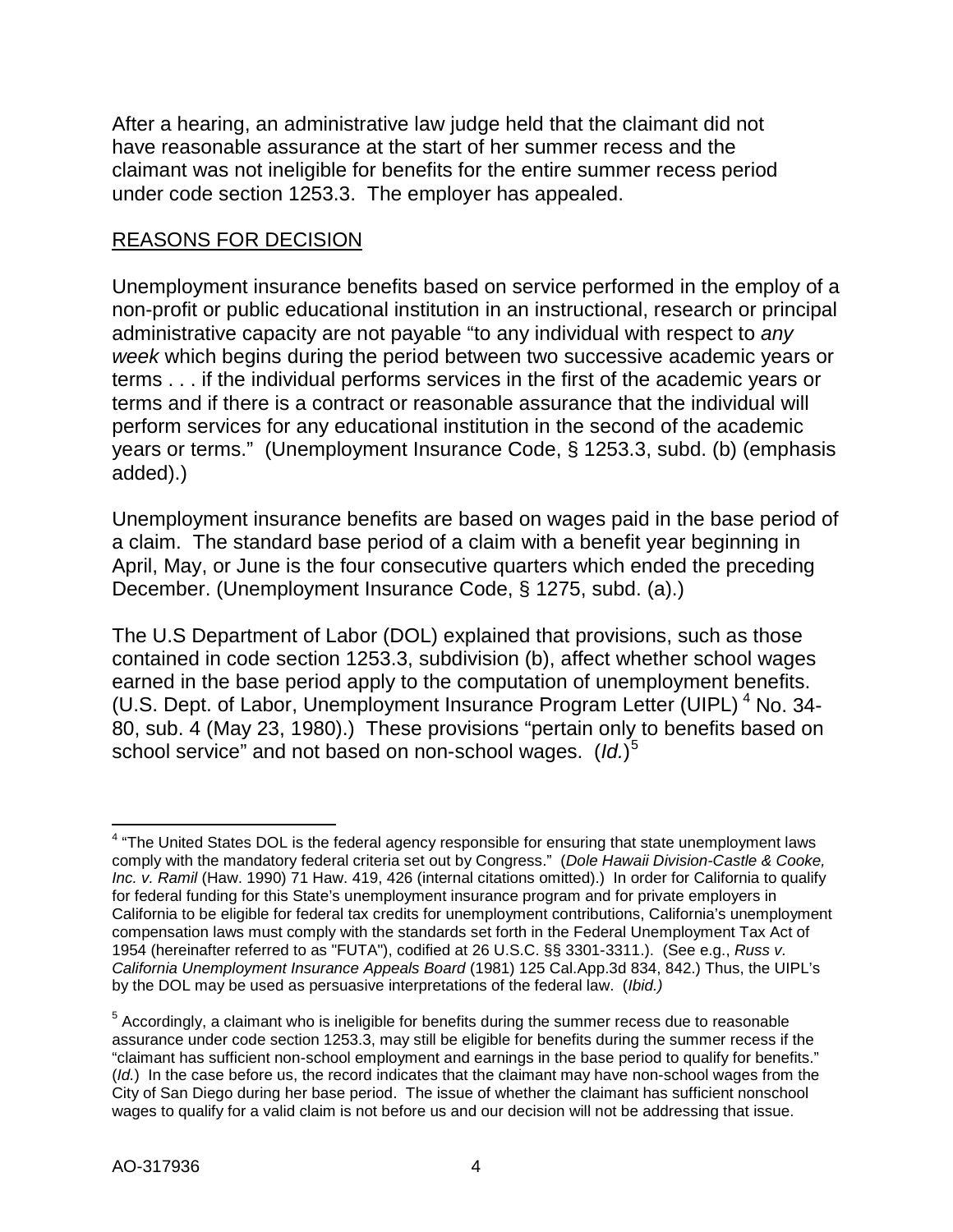"Reasonable assurance" includes, but is not limited to, an offer of employment or assignment made by an educational institution, provided that the offer or assignment is not contingent on enrollment, funding, or program changes. An individual who has been notified that he or she will be replaced and does not have an offer of employment or assignment to perform services for an educational institution is not considered to have reasonable assurance. (Unemployment Insurance Code, § 1253.3, subd. (g).)

When an employer provides "reasonable assurance," the employer is entering into an agreement which contemplates the reemployment of the employee, but which is not legally enforceable. (*Russ v. California Unemployment Insurance Appeals Board* (1981) 125 Cal.App.3d 834.)

The DOL defines "reasonable assurance" as "a written, oral, or implied agreement that the employee will perform services in the same or similar capacity" in the next academic year or term. (UIPL No. 04-87, sub. 3 (Dec. 24, 1986).)

In its UIPL No. 04-87, the DOL outlined the principles to apply in determining whether reasonable assurance exists:

"'(1) There must be a bona fide offer of employment in the second academic period in order for a reasonable assurance to exist.

(2) An offer of employment is not bona fide if only a possibility of employment exists. This would occur if the circumstances under which the claimant would be employed are not within the control of the educational institution and the institution cannot provide evidence that such claimants normally perform services following the academic year.

(3) Reasonable assurance exists only if the economic terms and conditions of the job offered in the second period are not substantially less (as determined under State Law) than the terms and conditions for the job in the first period. . . .'"

(Precedent Decision P-B-461 (1988), quoting UIPL No. 04-87, sub. 4.)

As noted above, code section 1253.3, subdivision (b) addresses whether benefits are payable "with respect to any week" between the academic years or terms. The plain meaning of this sentence is that a claimant's eligibility for benefits under this section is to be determined on the circumstances that exist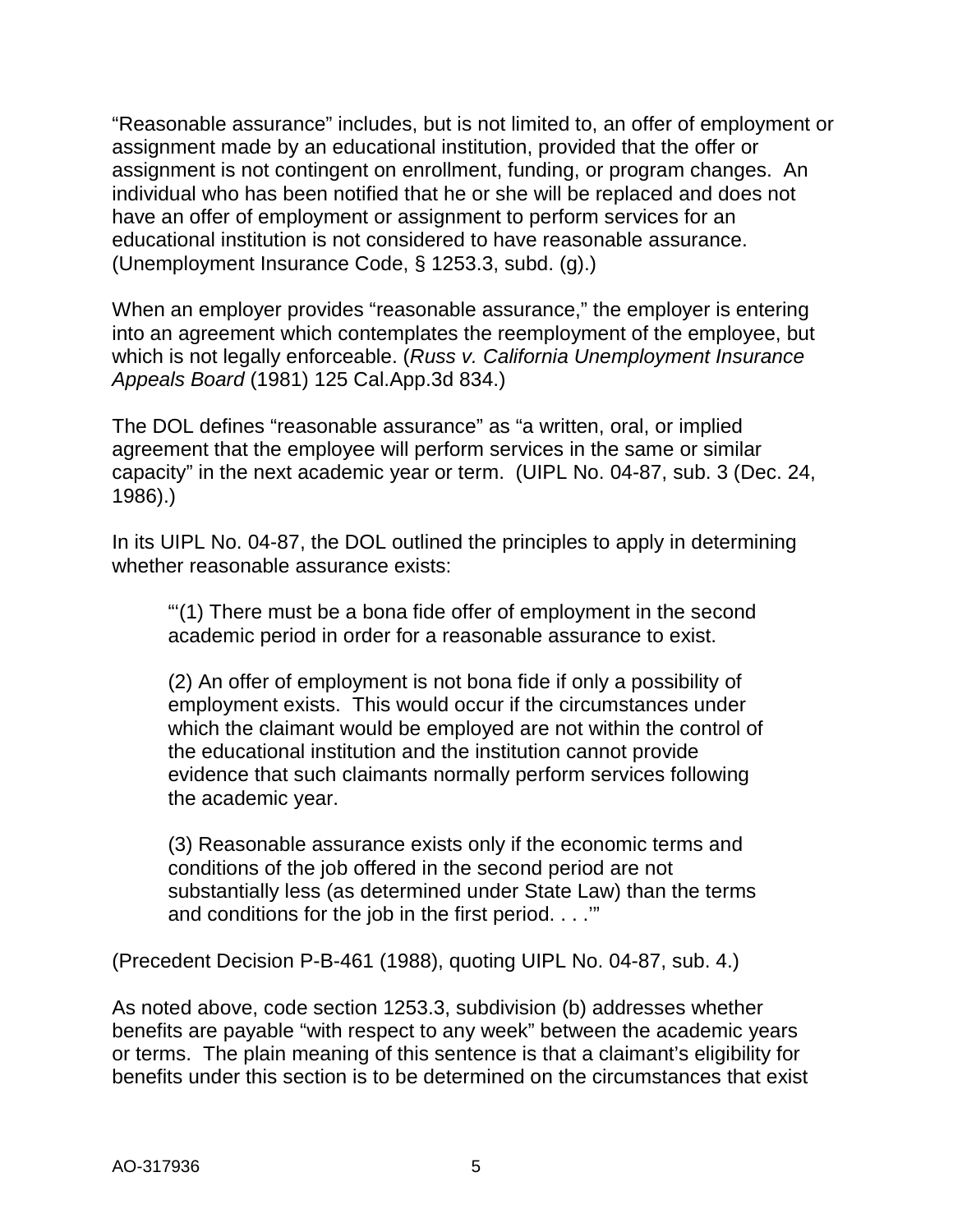during the week in question and on a week by week basis $<sup>6</sup>$  $<sup>6</sup>$  $<sup>6</sup>$  rather than for the</sup> entire summer recess period as a whole.

"If the terms of the statute are unambiguous, we presume the lawmakers meant what they said, and the plain meaning of the language governs." (*Muzzy Ranch Co. v. Solano County Airport Land Use Com.* (2008) 164 Cal.App.4<sup>th</sup> 1, 8, quoting *Estate of Griswold* (2001) 25 Cal.4<sup>th</sup> 904, 910-11.) The words are given "their usual, ordinary meanings." (*Curle v. Superior Court* (2001) 24 Cal.4th 1057, 1063.) The Court of Appeals has applied plain language when determining the meaning of reasonable assurance under section 1253.3. (*See [Russ v. Unemployment](http://www.lexis.com/research/xlink?app=00075&view=full&searchtype=get&search=125+Cal.+App.+3d+834%2520at%2520846) Ins. Appeals Bd.*, *supra*, 125 [Cal. App. 3d at 846.\)](http://www.lexis.com/research/xlink?app=00075&view=full&searchtype=get&search=125+Cal.+App.+3d+834%2520at%2520846)

The United States DOL has considered the effect of receiving reasonable assurance during a school break and has issued the following guidance:

"A claimant who initially has been determined to not have reasonable assurance will subsequently become subject to the between and within terms denial provisions when the claimant is given such reasonable assurance."

(UIPL No. 04-87, sub. 4.)

Therefore, according to the DOL, if the claimant starts the summer without reasonable assurance but is provided reasonable assurance during the summer, the claimant becomes ineligible for unemployment insurance benefits under provisions such as code section 1253.3 at the point in time when reasonable assurance is provided.

The viewpoint of the Employment Development Department (EDD) that a week by week analysis is required for a professional employee at a public school is clearly expressed in 22 California Code of Regulations Section 1326-12. In example 12, this regulation indicates that when a professional school employee does not have reasonable assurance at the beginning of the summer break under code section 1253.3, but obtains reasonable assurance during the summer

<span id="page-5-0"></span> $\overline{a}$  $^6$  In terms of the "any week" language, the Code treats professional school employees who are subject to the provisions of code section 1253.3, subdivision (b) differently from nonprofessional school employees who are subject to the provisions of subdivision (c) because subdivision (i) requires that the nonprofessional school employees under subdivision (c) receive written notice of reasonable assurance 30 days before the end of the school year. (See Precedent Benefit Decision P-B-501.)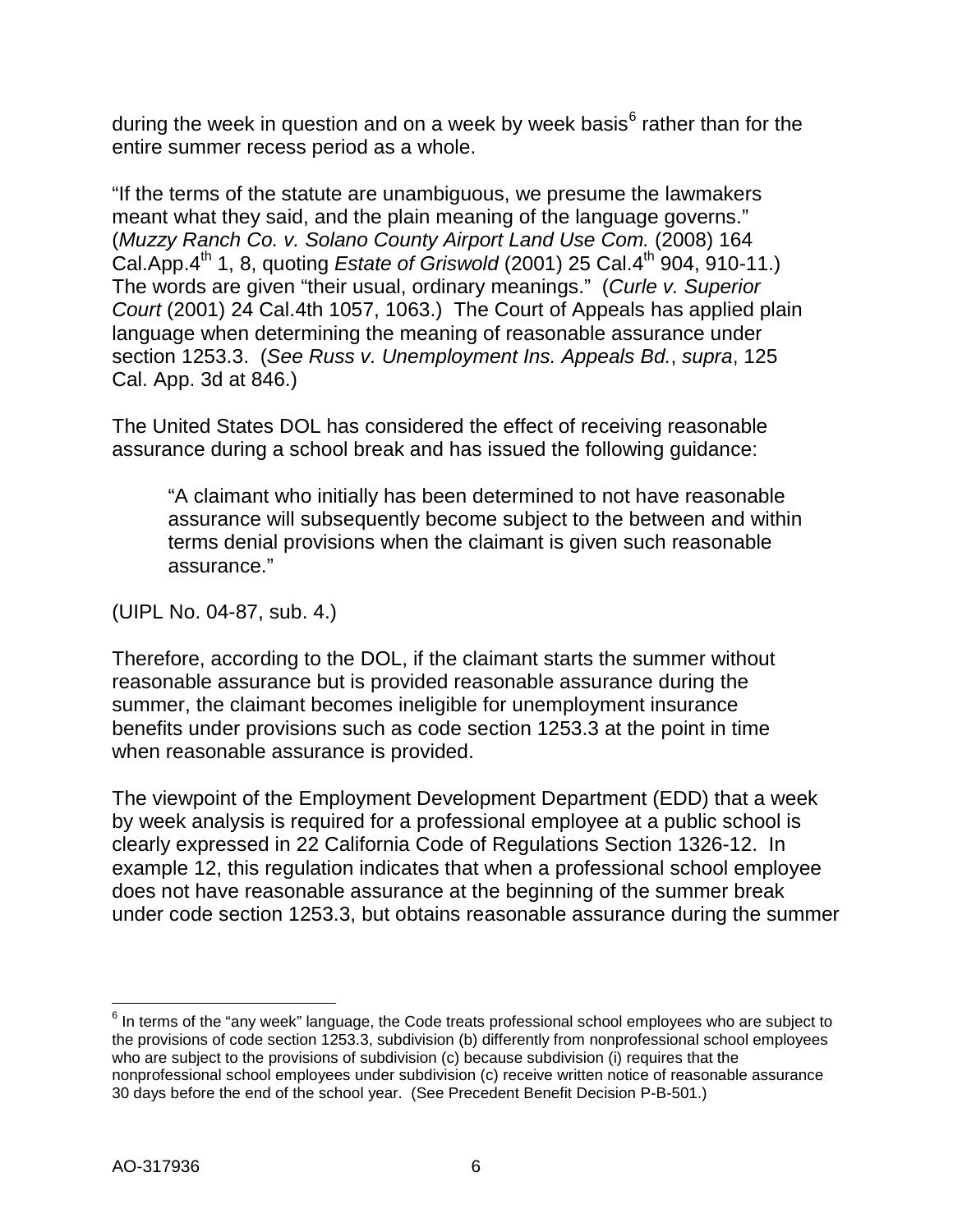break, EDD would find the claimant ineligible for benefits from the date of the reasonable assurance. (*Ibid.*) [7](#page-6-0)

Accordingly, EDD takes the position that reasonable assurance should be evaluated on a week by week basis during a recess break. If the claimant commences the summer without reasonable assurance and thereafter obtains reasonable assurance during the summer, the claimant is not ineligible for benefits until such time that there is reasonable assurance. Thus, EDD specifically recognizes that reasonable assurance can be obtained during the summer recess.

Decisions by courts in other states with statutes substantially similar to California's code section 1253.3 have also reached the same conclusion as DOL and EDD. In *Farrell v Labor & Industry Review Com.* (Wis. App. 1988) 433 N.W.2d 269, Wisconsin considered how to handle the situation of professional employees who commenced the summer recess without reasonable assurance but received reasonable assurance during the summer. Wisconsin's statute is substantially similar to California's statute in that it finds that a professional school employee "is ineligible for benefits based on such services *for any week* of unemployment which occurs . . . between two successive academic years or terms, if the school year employee performed such services for any educational institution in the first such year or term and if there is *reasonable assurance* that he or she will perform such services for any educational institution in the 2nd such year or term. . . ." (Wis. Stat. section 108.04(17) (emphasis added).)

 $\overline{a}$ 

<span id="page-6-0"></span> $^7$  On a website, The Employment Development Department (EDD) offered the following interpretation of law that is consistent with its regulation in California Code of Regulations, title 22, section 1326-12 and DOL's guidance on how to address reasonable assurance during the recess period:

<sup>&</sup>quot;Reasonable Assurance Offered During the Recess Period

A claimant who initially has been determined to not have a reasonable assurance, will subsequently become subject to the provisions of CUIC [California Unemployment Insurance Code] Section 1253.3 when the claimant is given such reasonable assurance.

When the claimant is initially found eligible for UI [unemployment insurance] payment during the recess period because there was no reasonable assurance to return to work with a school employer, and then is offered reasonable assurance while still in a recess period, an issue under CUIC Section 1253.3 exists. Continuing eligibility during the remainder of the recess period must be adjudicated at the time it becomes known the reasonable assurance to return to work now exists."

[<sup>\(</sup>http://www.edd.ca.gov/uibdg/Miscellaneous\\_MI\\_65.htm,](http://www.edd.ca.gov/uibdg/Miscellaneous_MI_65.htm) section IV(G)(6).)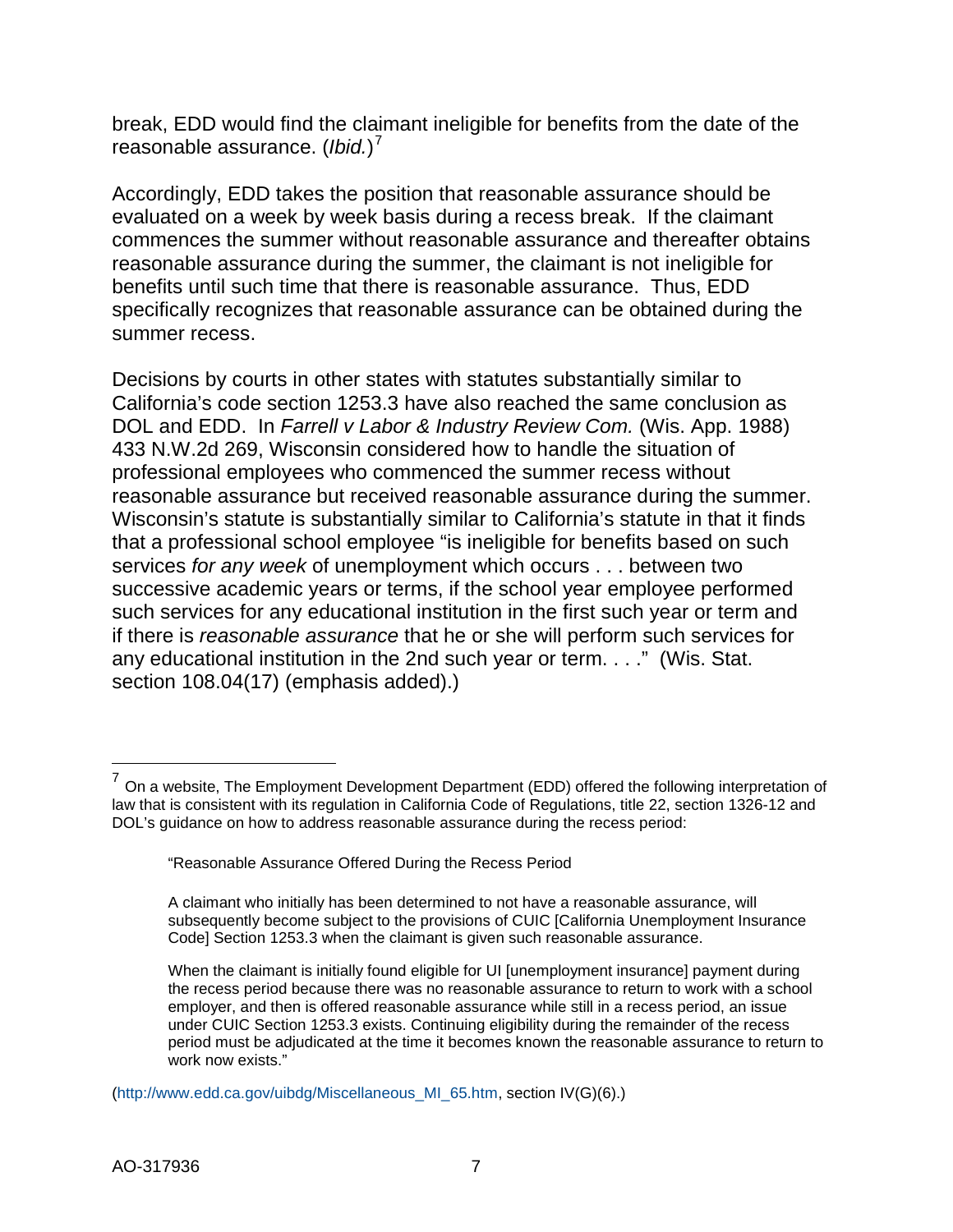In the Wisconsin *Farrell* case, the professional school employees were laid off at the conclusion of the school year. (*Farrell v Labor & Industry Review Com.*, *supra*, 433 N.W.2d at 271.) Thereafter, on June 24, the school district sent each of them a letter signaling that the school district had decided to rehire them, but indicating that continued employment was contingent upon the authorization of funding. (*Ibid.*) On July 3, the school district sent each of them another letter indicating that the funding for their positions had been authorized and the contract was being finalized. (*Ibid.*) The June 24<sup>th</sup> letter was found not to provide reasonable assurance of future employment because it was conditioned on funding. (*Ibid.*) The July 3<sup>rd</sup> letter was found to constitute reasonable assurance of employment because "the necessary funding had been authorized and only the administrative execution of a written contract reflecting the agreement of the parties remained uncompleted." (*Ibid.*) Therefore, the claimants were not ineligible for benefits up to the date of July 3rd letter and were ineligible for benefits thereafter. (*Id.* at 271 and 273.)

In *Davis v Board of Review* (Ill. Ct. App. 1985) *477 N.E.2d 842*, Illinois addressed the issue of the effect of a professional school employee receiving reasonable assurance during the summer break. The Illinois statute at issue is also substantially similar to California's statute in that it finds that a professional school employee "shall be ineligible for benefits . . . *for any week* . . . during a period between two successive academic years . . . if there is a contract or a *reasonable assurance* that the individual will perform service in any such capacity for any educational institution in the second of such academic years (or terms)." (820 ILCS 405/612 (emphasis added).)

In *Davis*, the claimant commenced the summer recess without reasonable assurance and, as a result, received unemployment benefits. (*Davis v Board of Review*, *supra*, *477 N.E.2d* at 843.) On July 18, the claimant signed a contract to teach the following year and, therefore, had reasonable assurance as of that date. (*Ibid.*) The Appellate Court found the "for any week" language of the code to be "clear and unambiguous." (*Id.* at 844.) "A teacher's eligibility is determined on a weekly basis." (*Ibid.*) "During any week in which the teacher has a contract or reasonable assurance of employment during the upcoming school year, the teacher is not eligible to receive unemployment compensation." (*Ibid.*) Therefore, in *Davis*, as soon as the claimant received reasonable assurance for the next school year, he was no longer eligible for unemployment benefits for the remainder of the weeks of the summer recess. (*See also, Davis v. DC Dept. of Employment Services* (D.C. 1984) 481 A.2d 128, 130 (a Washington D.C. case finding the claimant eligible for unemployment benefits for the first part of the summer recess but ineligible for the weeks of the summer recess after the claimant received reasonable assurance).)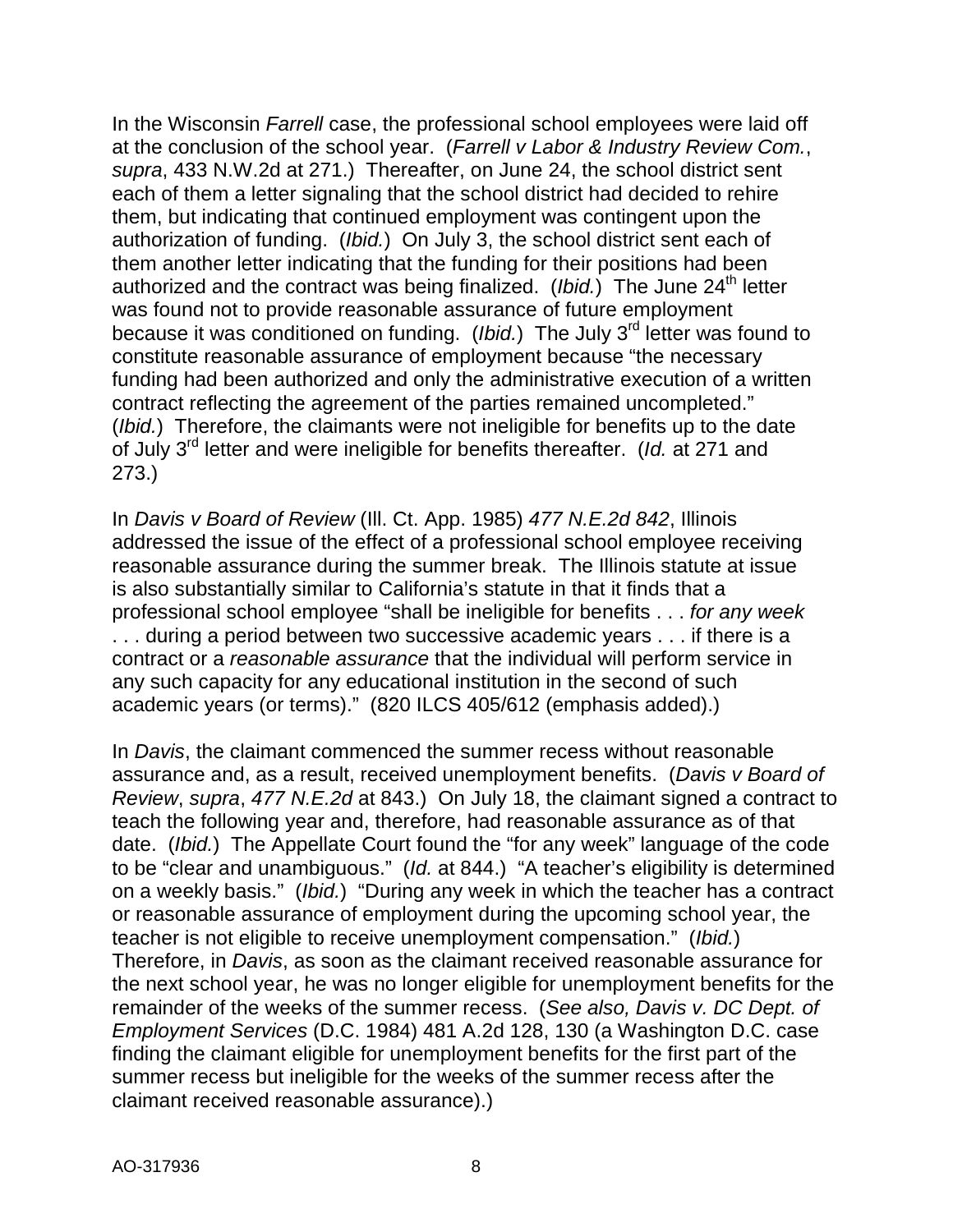In addition, other states have considered this same issue and also found that eligibility for summer break benefits lasted only until the claimant was provided reasonable assurance and, thereafter, the claimant was ineligible for benefits for the remainder of the summer. (See Appeal Board (2008) No. 541974 [New York]<sup>[8](#page-8-0)</sup>; *In re Veronica Padilla*, Empl. Sec. Comm'r (1988) Dec.2d 870 [Washington]<sup>[9](#page-8-1)</sup>; and, *In re Debra L Eaton* (2001) Appeal Tribunal Decision 00 2212 [Alaska] $^{10}$ .

In the case before us, the evidence establishes that the claimant, a teacher, performed services for an educational institution in the 2011-2012 school year under code section 1253.3, subdivision (b) immediately before the summer break. Therefore, her eligibility for unemployment insurance benefits during the summer recess depends on whether the claimant had reasonable assurance of returning to work in the same or similar capacity in the next academic school year or term, which in this case was the fall semester of the 2012-2013 school year. The evidence clearly shows that, when the summer break commenced, the claimant did not have such reasonable assurance because the claimant received a written notice of layoff before the end of the 2011-2012 school year, which indicated that the district did not contemplate reemployment of the claimant. Thus, as of the time the claimant received the layoff notice, the claimant did not have a bona fide offer of employment for the following academic year as required by UIPL No. 04-87. Accordingly, at the time the summer break commenced, the claimant clearly did not have reasonable assurance that she would be working in the next successive academic year as she was told that she would be laid off before that time.

The employer, however, rescinded the layoff notice on June 29, 2012, and notified the claimant that she would be returning to her same position. The

<span id="page-8-0"></span> $\overline{a}$  $8$  In this New York Appeals Board case, the claimant started the summer break without reasonable assurance but, during the summer break in July, received a job offer as a full-time teacher in a different district. The Board found that the claimant had reasonable assurance upon receiving the job offer in July and was ineligible for benefits for the remainder of the summer break.

<span id="page-8-1"></span> $9$  In this Washington State Precedent Decision, the claimant began the summer break with no reasonable assurance because her position had been eliminated. During the summer she obtained reasonable assurance because she received a full-time job offer at a different educational institution. The claimant was found eligible for summer break benefits up to the point she obtained the new job offer and, thereafter, ineligible for benefits for the remainder of the summer.

<span id="page-8-2"></span> $10$  In this Alaskan Appeal Tribunal Decision, the claimant was laid off at the end of the school year, but the employer telephoned during the week ending August 19<sup>th</sup> to inform her that she was being recalled. The Appeals Tribunal found that the layoff resulted in a status of no assurance of returning to work but, as of the telephone call, the claimant had reasonable assurance and was ineligible for benefits beginning that week.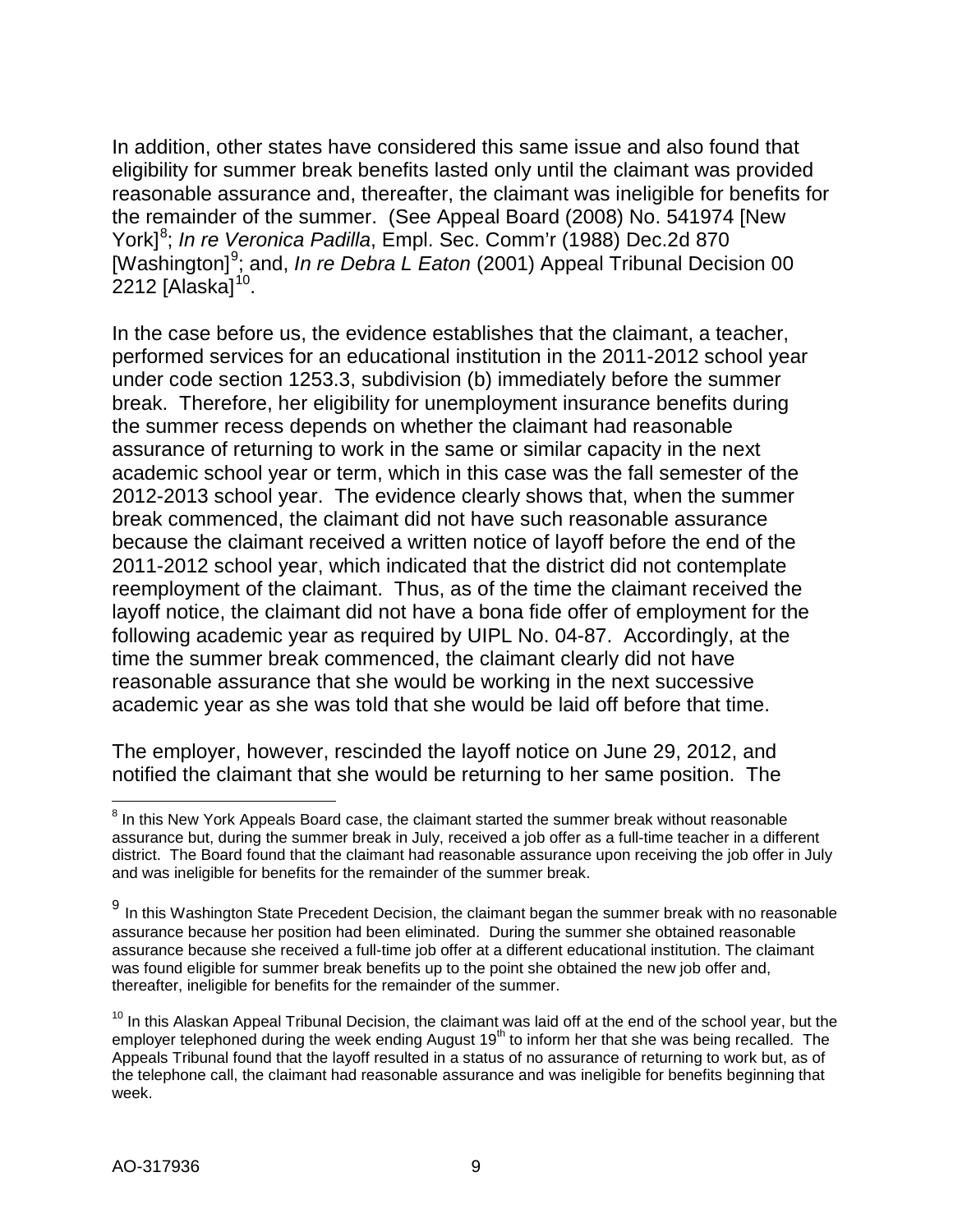June 29<sup>th</sup> notice provided the claimant with an offer of employment and assignment which contemplated reemployment of the claimant without contingencies and thus clearly constituted reasonable assurance under code section 1253.3, subdivision (g), and *Russ v. California Unemployment Insurance Appeals Board* (1981) 125 Cal.App.3d 834.<sup>[11](#page-9-0)</sup>

Further, the notice met the DOL's definition of reasonable assurance in that it was a written agreement that the claimant "will perform services in the same or similar capacity" in the next academic year or term. (UIPL No. 04-87, sub. 3.) In addition, the notice met the three prong test that the DOL outlined for determining whether reasonable assurance exists because: (1) the notice provided an offer of employment in the next successive year or term; (2) the offer of reemployment had no contingencies such that only a possibility of work existed; and, (3) the economic terms and conditions of the claimant's position remained substantially the same. (See UIPL No. 04-87, sub. 4.) For all of these reasons, we find that the June  $29<sup>th</sup>$  notice provided reasonable assurance to the claimant under code section 1253.3 as of June 29, 2012.

Thus, the issue arises as to the effect, for this claimant, who falls under code section 1253.3, subdivision (b), of receiving reasonable assurance on June 29, 2012, which was during the summer recess.

This case is similar to the *Farrell* and *Davis* cases because the claimant started the summer recess without reasonable assurance and the claimant obtained reasonable assurance at some point during the summer recess. As in *Farrell* and *Davis*, the "for any week" language of the California code section 1253.3, subdivision (b), is also clear and unambiguous that a professional employee's ineligibility under code section 1253.3, subdivision (b), must be determined on a weekly basis. Thus, a professional school employee is not ineligible for unemployment benefits for any week in which she does not have reasonable assurance and is ineligible for unemployment benefits for any week in which she does have reasonable assurance under code section 1253.3. Therefore, the claimant in the instant case is not ineligible for benefits from June 17, 2012 (her claim effective date) through June 30, 2012 (the week in which she received reasonable assurance) under code section 1253.3 because the claimant did not have reasonable assurance for part or all of each such weeks.

<span id="page-9-0"></span> $\overline{\phantom{a}}$  $11$  As the facts of this case do not raise the issue, we are not deciding the outcome of a situation where the school employer rescinds a layoff notice after it became effective. Under Board precedent there can be only one separation (Precedent Decision P-B-472). If a layoff by a school employer is not rescinded prior to its effective date, then the Board may consider a separation analysis rather than a reasonable assurance analysis to be the appropriate approach.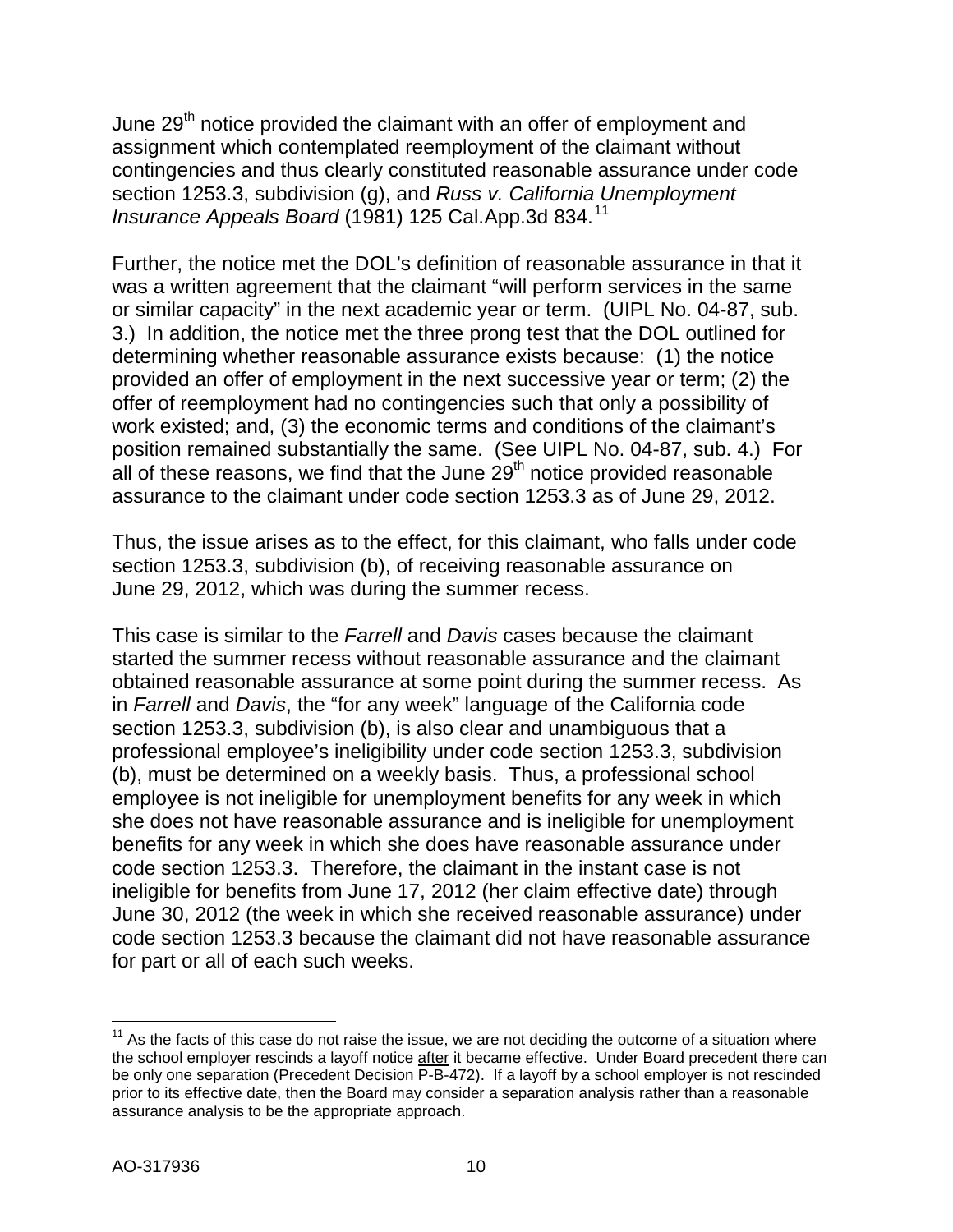As the claimant was not provided the notice of rescission of layoff until Friday, June 29, 2012, we must decide whether the ineligibility provision of code section 1253.3 takes effect on the week that reasonable assurance was given, i.e. the week that includes June 29, or the week beginning July 1, 2012, the first full week in which the claimant had reasonable assurance.

The unemployment compensation program must be construed liberally to effectuate the legislative objective of reducing the hardship of unemployment. (*Gibson v. Unemployment Insurance Appeals Board* (1973) 9 Cal.3d 494.) Nevertheless, the terms and conditions of eligibility, as spelled out by the Legislature, must be met.

The findings in other states support the position that the ineligibility provision applies to the first full week following the reasonable assurance.<sup>[12](#page-10-0)</sup> In light of the public policy of reducing hardship, in promotion of fairness, and to be consistent with other states, we find that the just result is to apply the ineligibility of benefits to the first full week following the receipt of reasonable assurance. This provides for a liberal construction while still meeting the terms and conditions of eligibility as spelled out by code section 1253.3, subdivision (b).<sup>[13](#page-10-1)</sup> Accordingly, the claimant's school wages in the claimant's base period will be used in the computation of the claimant's unemployment benefits for the weeks beginning June 17, 2012 (her claim effective date) and ending June 30, 2012 (the week in which she received reasonable assurance) under code section 1253.3 because the claimant did not have reasonable assurance for part or all of each such weeks.

On appeal to this Board, the district argues that the claimant was not unemployed through June 30, 2012 because the contract did not end until

<span id="page-10-0"></span> $\overline{\phantom{a}}$ <sup>12</sup> See *Farrell v Labor & Industry Review Com.* (Wis. App. 1988) 433 N.W.2d 269, 271-73 (finding that the claimants received reasonable assurance on July 3, which is in week 27, thus, the claimants were ineligible for benefits beginning week 28); Appeal Board (2008) No. 541974 [New York] (finding that because the claimant received reasonable assurance on July 16, the exclusionary provision begins on the following Monday); *In re Veronica Padilla*, Empl. Sec. Comm'r (1988) Dec.2d 870 [Washington] (finding that because the claimant received reasonable assurance on June 19, she becomes ineligible for benefits in the week beginning June 21). But see *In re Debra L Eaton* (2001) Appeal Tribunal Decision 00 2212 [Alaska] (finding that the claimant received reasonable assurance in the week ending August 19<sup>th</sup> and is therefore ineligible for benefits that week.)

<span id="page-10-1"></span><sup>&</sup>lt;sup>13</sup> We note that the EDD determines that the ineligibility is to "be assessed effective the Sunday of the week in which the claimant was notified of the offer."

[<sup>\(</sup>http://www.edd.ca.gov/uibdg/Miscellaneous\\_MI\\_65.htm,](http://www.edd.ca.gov/uibdg/Miscellaneous_MI_65.htm) section IV(G)(6).) The claimant, however, did not have a full week of reasonable assurance until the week commencing July 1, 2012.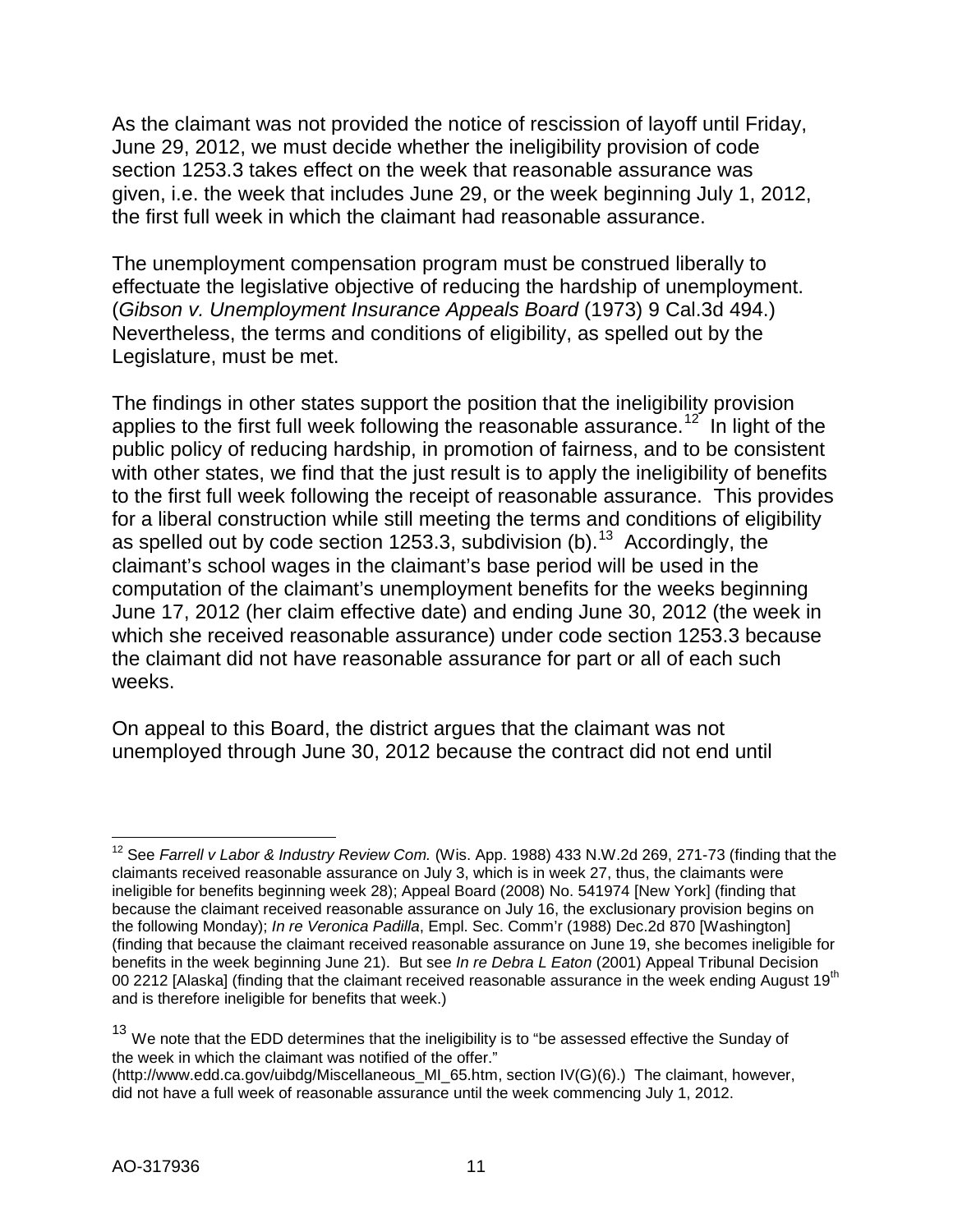June 30, 2012.<sup>14</sup> For the purposes of code section 1253.3, subdivision (b), the time period assessed is "any week which begins during the period between two successive years or terms." The analysis of whether the claimant in this particular case had reasonable assurance and was ineligible for benefits under code section 1253.3 centers on whether the claimant was on a regular summer recess and whether the claimant had reasonable assurance for the next academic year or term. The evidence is clear that the claimant's instructional duties for the school year ended on June 8, 2012, which was the last day of school for the preschool where she worked. Accordingly, the claimant commenced summer recess at that time. Even though the claimant's contract continued to run, her work for the academic school year was completed and she commenced the summer recess composed of the weeks during the period between two successive years or terms under code section 1253.3.

Beginning July 1, 2012, the claimant had reasonable assurance. Whether the claimant was eligible for benefits during the three weeks beginning July 1, 2012 and ending July 21, 2012 is a question that cannot be resolved based upon the existing factual record, as explained in more detail below. We are therefore remanding the question of eligibility during those weeks to an administrative law judge for further consideration.

As of July 22, 2012, the claimant had reasonable assurance of returning to work in the next academic school year; therefore, the claimant is ineligible for benefits under code section 1253.3 beginning July 22, 2012 and ending August 25, 2012 (as the claimant returned to work in the week beginning August 26, 2012). Accordingly, the claimant's school based wages cannot be used in the computation of the claimant's unemployment benefits for the weeks beginning July 22, 2012 and ending August 25, 2012.

We now address the three weeks beginning July 1, 2012 and ending July 21, 2012.

In order to proceed with a hearing, an administrative law judge must have both subject matter and notice jurisdiction. The administrative law judge has jurisdiction over the subject matter arising out of appeals from department actions. (Precedent Decision P-B-494.)

<span id="page-11-0"></span> $\overline{\phantom{a}}$  $14$  To the extent that the employer is raising an issue as to whether the claimant was eligible or ineligible for benefits under code sections 1252 or 1279 due to wages received during a portion of the summer recess after her benefit year began, this decision will not address that issue. The EDD did not consider that issue in the appealed determination and, therefore, that issue is not before us in this proceeding. We focus only on the claimant's eligibility under code section 1253.3.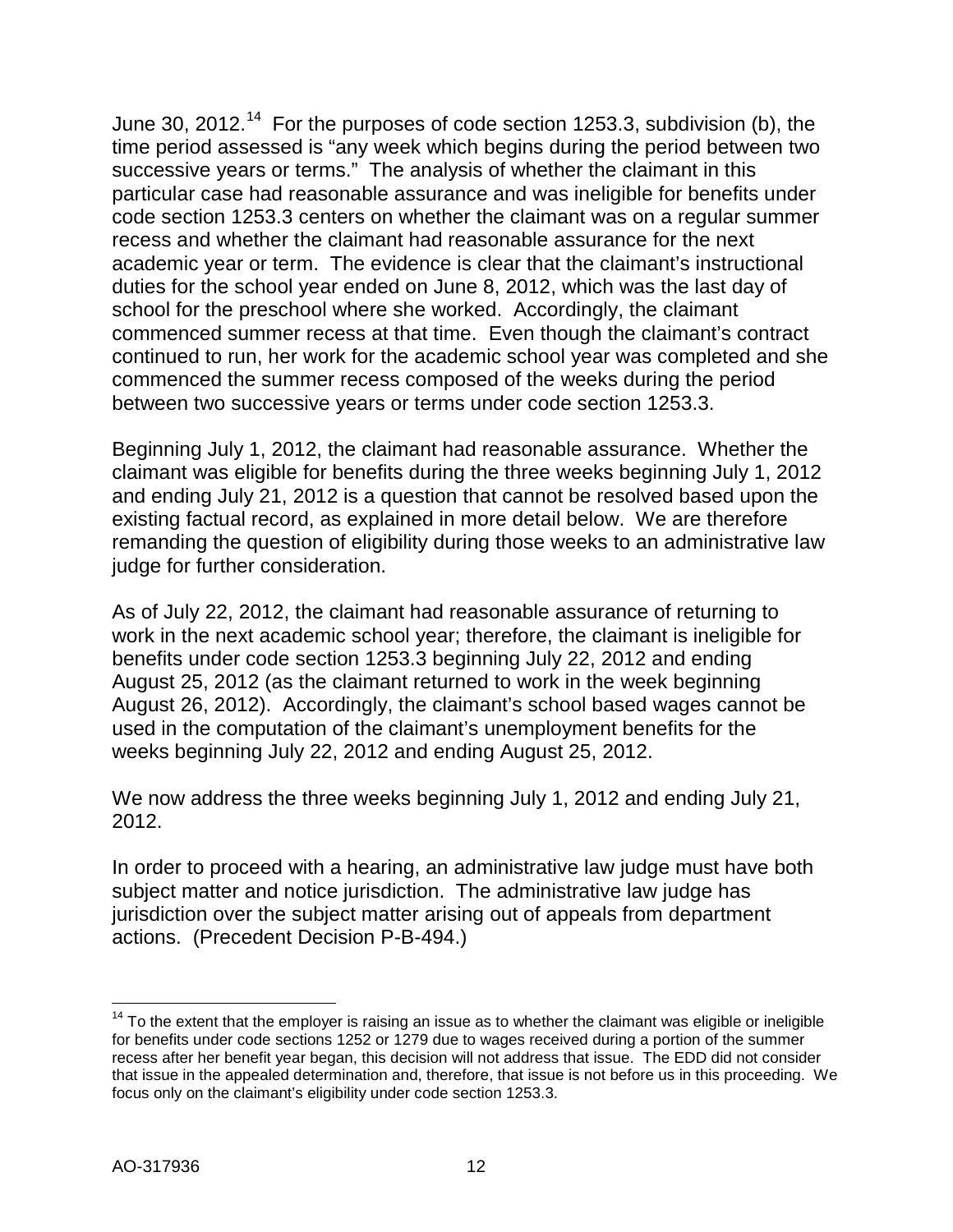California Code of Regulations, title 22, section 5102(c), provides, in part, that the Appeals Board on its own motion or upon application of a party may remand a case to an administrative law judge for the purpose of taking new or additional evidence.

Section 1334 of the Unemployment Insurance Code guarantees the parties the opportunity to participate in a fair hearing.

Section 1336 of the Unemployment Insurance Code provides, in part, that the Appeals Board may order the taking of additional evidence and may set aside the appealed decision.

Under California Code of Regulations, title 22, section 5062(d), each party has the following rights:

- 1. to review the case file;
- 2. to call and examine parties and witnesses;
- 3. to introduce exhibits;
- 4. to question opposing witnesses and parties on any matter relevant to the issues even though that matter was not covered in the direct examination;
- 5. to impeach any witness regardless of which party first called the witness to testify; and,
- 6. to rebut the evidence against it.

Here, the administrative law judge had both subject matter and notice jurisdiction to conduct a hearing regarding all issues under code section 1253.3. The unaddressed issue in this case is whether the claimant is ineligible for benefits under code section 1253.3, subdivision (b), during the three weeks ending July 21, 2012 because she may have had a reasonable expectation of summer school work due to being on a substitute list during her summer break. Because the administrative law judge found that the claimant did not have reasonable assurance due to the notice of layoff and was not ineligible for benefits for the entire summer recess, it was not necessary for the administrative law judge to consider this issue. Thus, the administrative law judge did not decide the conflict in the evidence regarding whether the claimant was on the substitute list or what effect, if any, the claimant's potential attachment to summer school would have on her ineligibility for benefits under code section 1253.3.

Once the reasonable assurance issue is resolved with a finding that the claimant had reasonable assurance for all or part of the summer break, the next step in a code section 1253.3 case is to consider whether an issue exists pertaining to the claimant's expectation of school-based summer employment and, if so, whether any such expectation of employment affects the claimant's ineligibility for benefits